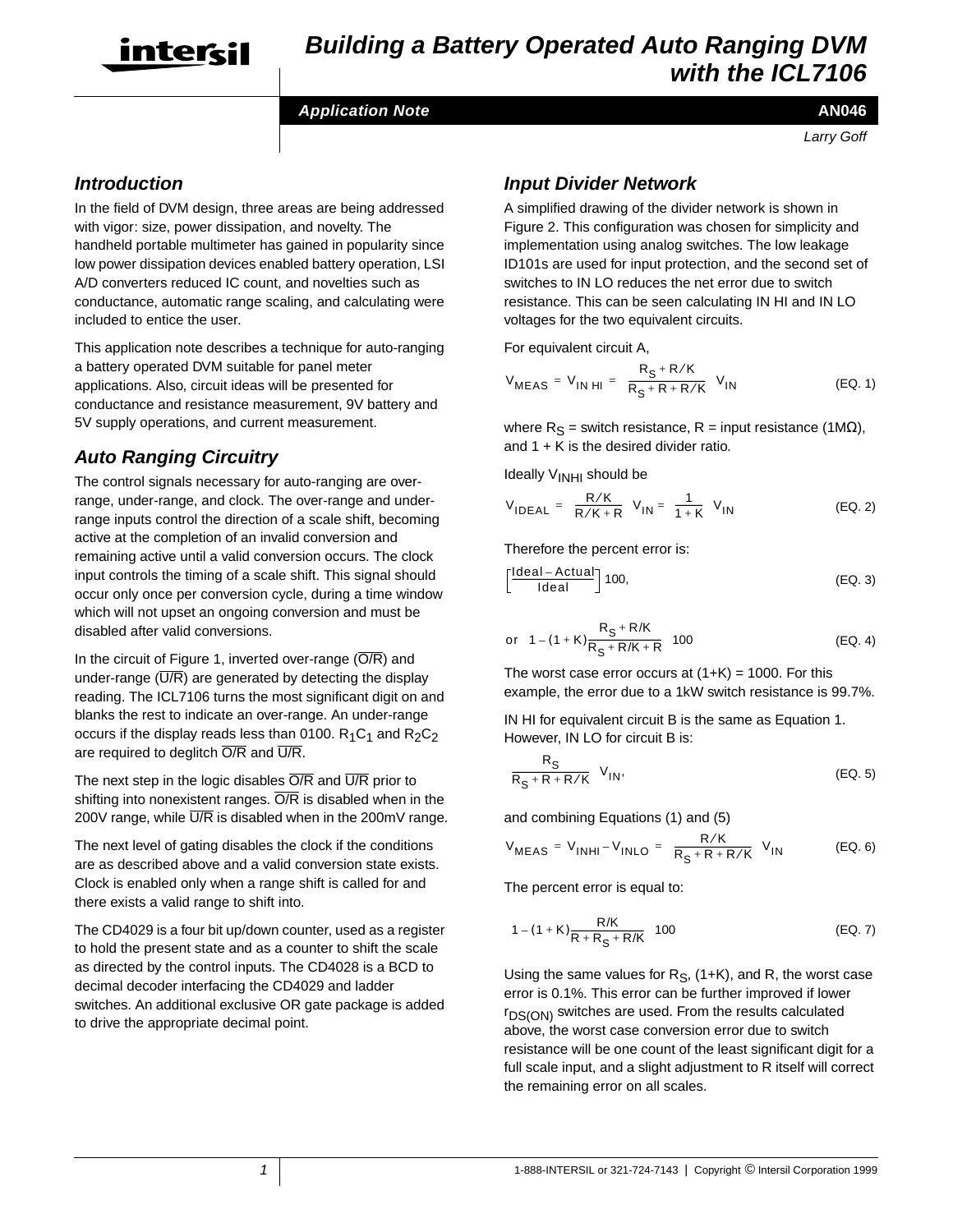

**FIGURE 1. AUTO RANGING CIRCUITRY**

**Application Note 046 Application Note 046**

 $\mathbf{z}$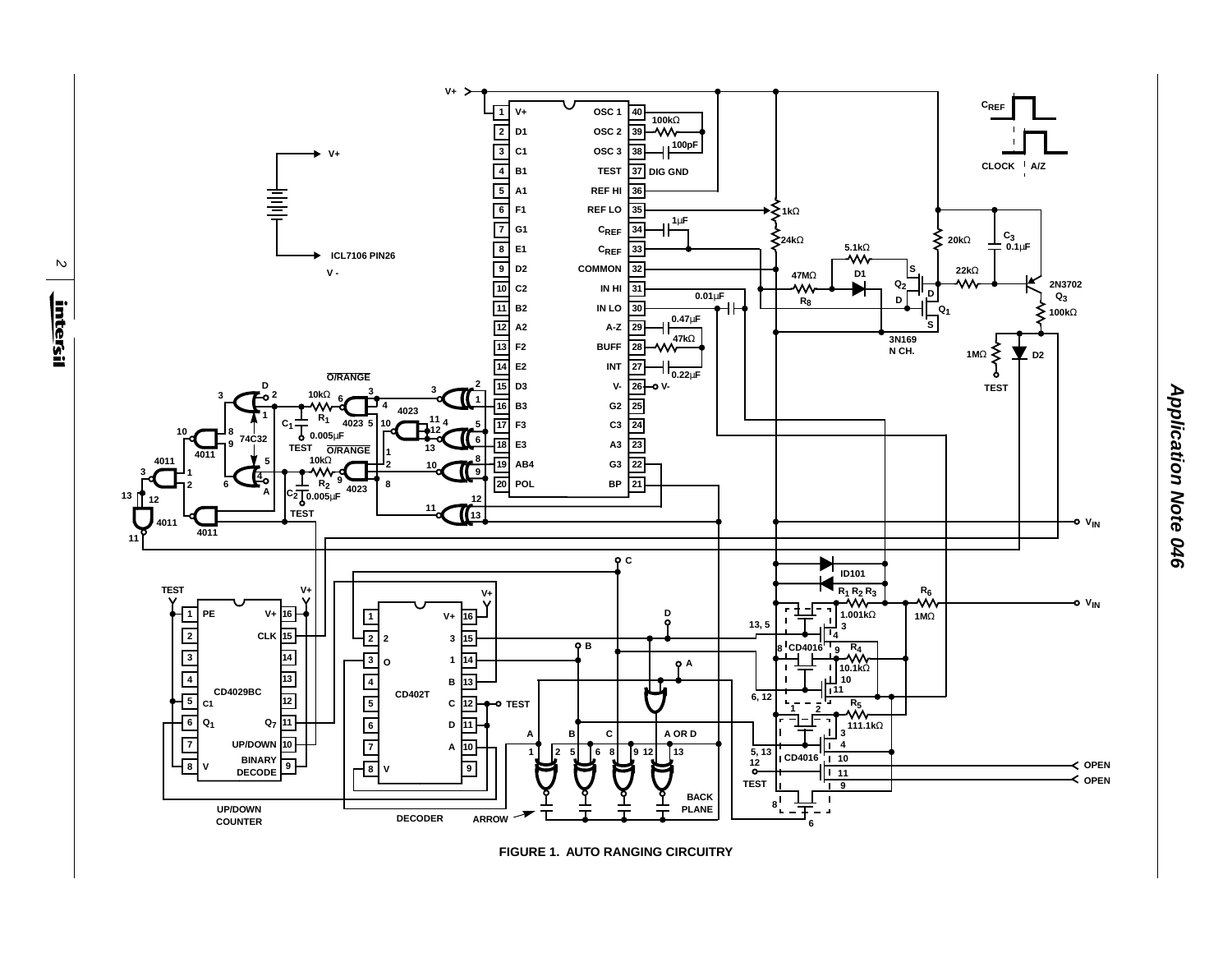



**FIGURE 2C. EQUIVALENT CIRCUIT B (SWITCHES TO IN LO INCLUDED)**



# **Ranging Clock Circuit**

Two N-Channel MOSFETs, a PNP transistor and a handful of passive components combine to generate the clock signal used to gate the auto-ranging logic. A closer look at the inner workings of the ICL7106 will help clarify the discussion of this circuit. The analog section of the ICL7106 is shown in Figure 3.

It can be shown that  $C_{REF}$  low (pin 33 of ICL7106) will sit at -V<sub>REF</sub> for DE+ and at common for DE-, with DE+ designating the deintegrate phase for a positive input signal and DE- referring to a negative input signal. During the autozero phase,  $C_{REF}$  low is tied to an external reference through pin 35, which in Figure 1 is  $V_{REF}$  below the positive supply. The net result is that  $C_{RFF}$  low is above COMMON during auto-zero, is left to float during signal integrate, and is at or below COMMON during deintegrate.  $R_8$  and  $D_1$  are added externally to pull CREF to COMMON during integrate, with  $Q_2$  and  $R_1$  included to speed this action. The signal at  $C_{REF}$  low is now a square wave that is high during auto-zero and low at all other times.  $Q_1$  and  $Q_3$  amplify and level shift this waveform for logic level compatibility. This clock signal is

3

gated through  $D_2$  and controls the timing of the auto-ranging circuitry.  $C_3$  is added to delay the clock, eliminating disparity with  $\overline{O/R}$  and  $\overline{U/R}$  (see Figure 4 for timing diagram).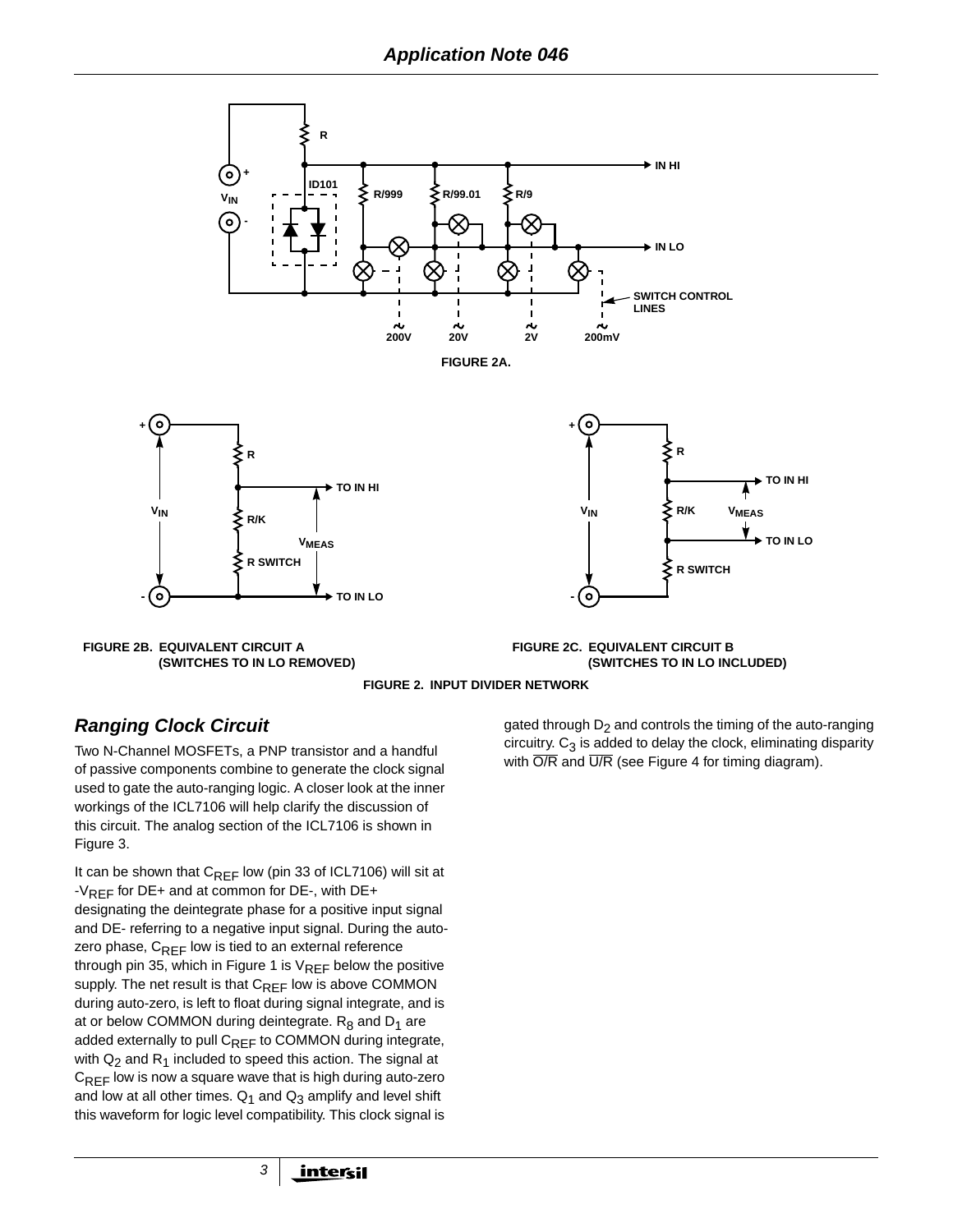



## **Supply Requirements**

The circuit of Figure 1 operates on a standard 9V transistor battery. CMOS logic and a CMOS A/D converter (ICL7106) are used to extend battery life; the approximate power drain for this circuit is 8mW. The circuit in Figure 5 can also be added to detect low supply voltage.

The circuit of Figure 6 can be used to generate  $\pm 5V$  from a single 5V supply. The ICL7660 is a voltage converter which takes a 5V input and produces a -5V output. With respect to common mode signals, the circuit of Figure 1 will have infinite common mode handling capability if operated from a floating 9V battery. However, if powered by a fixed supply such as in Figure 6, the common mode capability of the

converter will be limited to approximately ±2V, if COMMON is disconnected from  $-V_{IN}$ .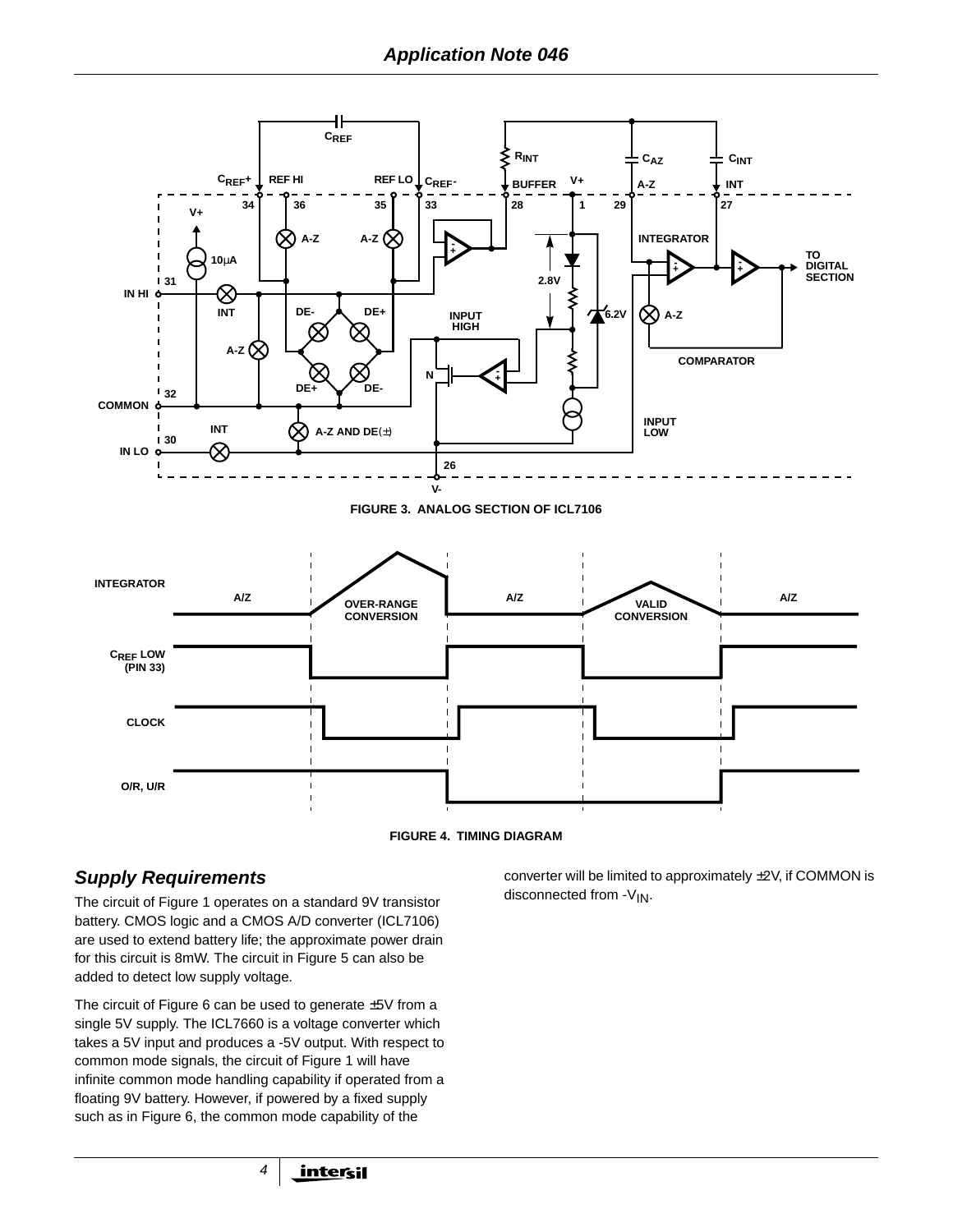

**FIGURE 5. LOW VOLTAGE DETECTOR**



**FIGURE 6. GENERATING** ±**5V FROM +5V**

## **Resistance, Transconductance and Current Circuits**

The purpose of this section is to show the simplicity of measuring transconductance (1/R) and resistance with the ICL7106. The circuit of Figure 7 requires only one precision resistor per decade range of interest. The conversion output is described by the formula:

$$
\left(\frac{R_X}{R_{\text{STD}}}\right)1000\tag{Eq. 8}
$$



#### **FIGURE 7. TRANSCONDUCTANCE AND RESISTANCE MEASUREMENT**

For transconductance measurement, merely switch  $R_{STD}$ and  $R_X$ . This scheme makes the measurement of large resistors, in conductance form, convenient and easy. This is also convenient for leakage measurements.

A simple current meter can be built using the circuit of Figure 8. The low leakage of the ICL7106 (10pA/max) makes possible the measurement of currents in the mid pico-Amp range. However, the switch leakage current will limit the accuracy of the resistor network and may degrade converter resolution.



**FIGURE 8. CURRENT METER**

# **Using the ICL7126 and ICL7107**

With a few modifications, the circuit of Figure 1 can easily be adapted for use with either the low power ICL7126 or the ICL7107. Using the ICL7126 simply requires a change in the values of the integrating and auto-zero components. Refer to the ICL7126 data sheet for details.

The ICL7107 is an LED version of the ICL7106, and is a bit trickier to use in this application. First the over-range/underrange logic must be changed slightly. Simply replace the quad exclusive-NOR with an LM339; connect the outputs, as before, to the CD4023 triple 3-input NAND. Second, the ICL7107 requires +5V and -5V rather than the +9V battery used in Figure 1. If battery operation is desired, the negative supply can be derived from 4 Ni-Cad cells in series and an ICL7660 (see Figure 9). Note that both supplies float with respect to the input terminals. (Logic supplies are V+ and DIG. GND.)